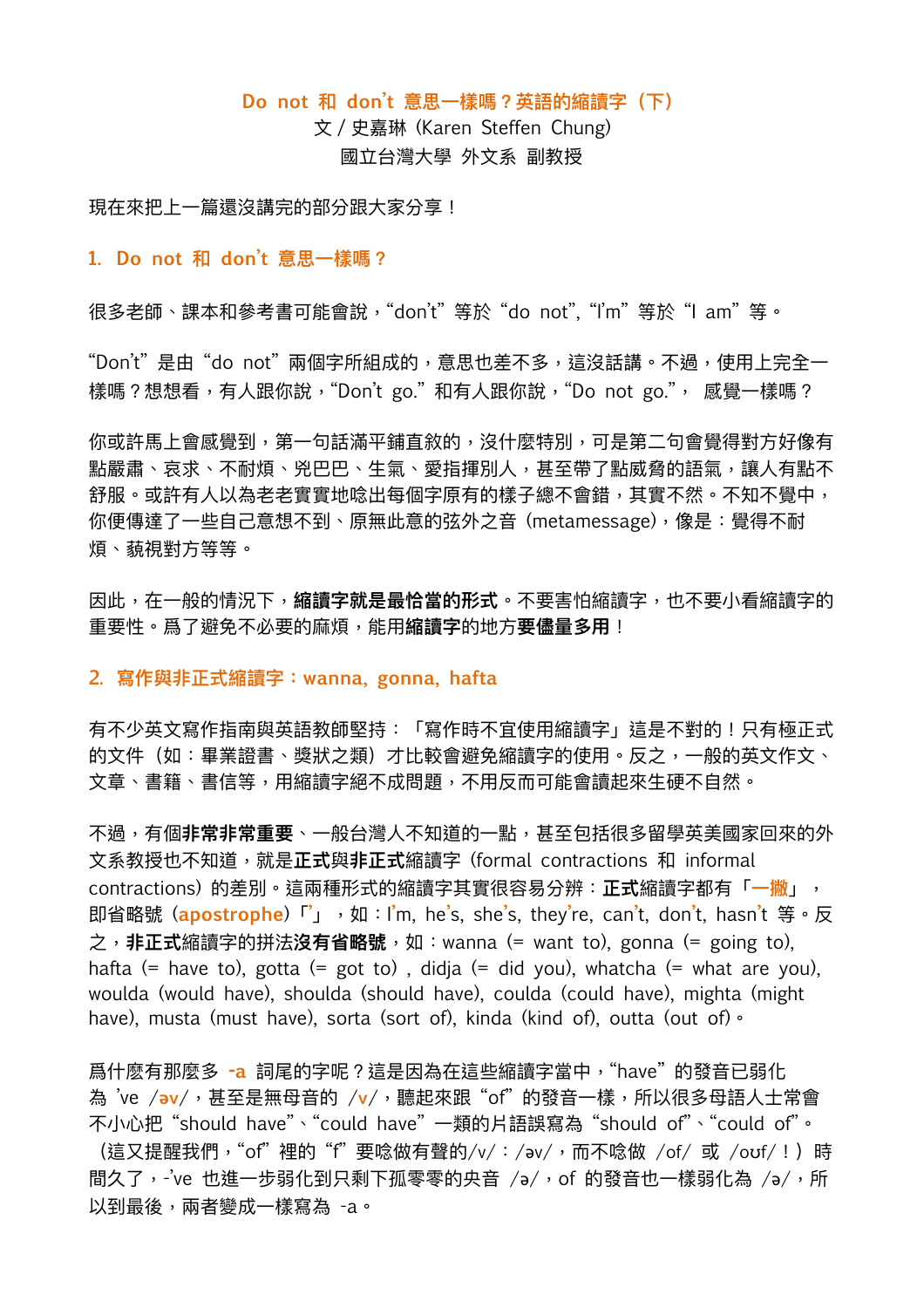一般英文字典根本沒有收錄非正式縮讀字,不過,漫畫、簡訊、極口語的小說裡等,經常看 得到。

在此特地聲明:在書寫英⽂時,除非是寫給很熟、很親密的⼈看,否則**不可以⽤沒有省略號 的非正式縮讀字!寫給老師、老闆、長輩等,尤其忌諱!**這是**輕視**對⽅的⼀種表現,極可能 會讓對方生氣,對方會覺得你這個人沒大沒小,不懂得尊敬別人。個人收到類似像這樣的 email 時: "Hi Karen - I wanna take your class.", 會先等火氣消了以後, 再回信跟該學 生說:「你可能不知道。不過,直接使用名字稱呼(應該要寫: Dear Professor Chung.)並使用"wanna"一詞非常沒有禮貌,以後請多留意。」

恰好能讀到這篇文章的人畢竟有限,所以請大家告訴大家,幫助台灣的英語學習者,以免誤 用非正式縮讀字而無意間冒犯到人!

## **3. Negative contractions 有否定意義的縮讀字**

"not"算是虛詞,一來因為「否定」算是文法功能;二來因為它可以被省略成 -n't,而通常 能被省略的都是虛詞。不過,"not "卻有個與虛詞背道而馳的特色:它在語義上的角色極 為重要。一加上 not,句子的意思馬上 180 度翻轉,變成完全<mark>相反</mark>的意思。因此,"not" 該被列為「**榮譽實詞**」"honorary content word"!跟其他⼀般的縮讀字不同的是,**含有 n't 的縮讀字常常是有重⾳的**。

舉個常見的例子。很多人問:「can 和 can't 這兩個字發音這麼接近,如何區別?」其實 很容易。先來說美式英語:can 這個情態助動詞(字典音 /kæn/) 因為是虛詞,所以通常 是沒有重音的,而且母音要弱讀唸成 /kən/ 或 /kn̩/ 甚至 /ʔŋ/(有關虛詞與重音問題, 請見第 6 篇) 。反之, can't 因為有否定意義要有重音, 唸作 /'kænt/。

在英式英語的差異就更大了!can 的字典音與美式英語的一樣,只是腔有點不一樣;can't 則唸作 /'kɑnt/。因此,can 不管是重讀還是弱讀,跟 can't 的發音都差很多。相較之下, 華語的「要」跟「不要」唸得快時,反而不容易分辨呢!

那麼,有哪些字可以跟 -n't 組成縮讀字呢?一般來說,有現在式和過去式的 be 動詞與助 動詞,如:isn't, aren't, wasn't, weren't; hasn't, haven't, hadn't; doesn't, don't, didn't; 現在式和過去式的情態助動詞,如:won't, wouldn't; can't, couldn't; shouldn't; mustn't;沒有 "mayn't";"mightn't" (= might not) 有,可是很少⽤;"shan't" (**=** shall not)也有,可是在美式英語裡已經幾乎不用,這古文和英式英語裡有時候會遇到,通常限 於第一人稱 | 和 we。

和 not 搭配的助動詞, 比較少跟出現在它的前面的代名詞合併: I've not got the time. 不如 I haven't got the time. 或 I don't have the time. 來得常用,尤其是在美式英語 裡。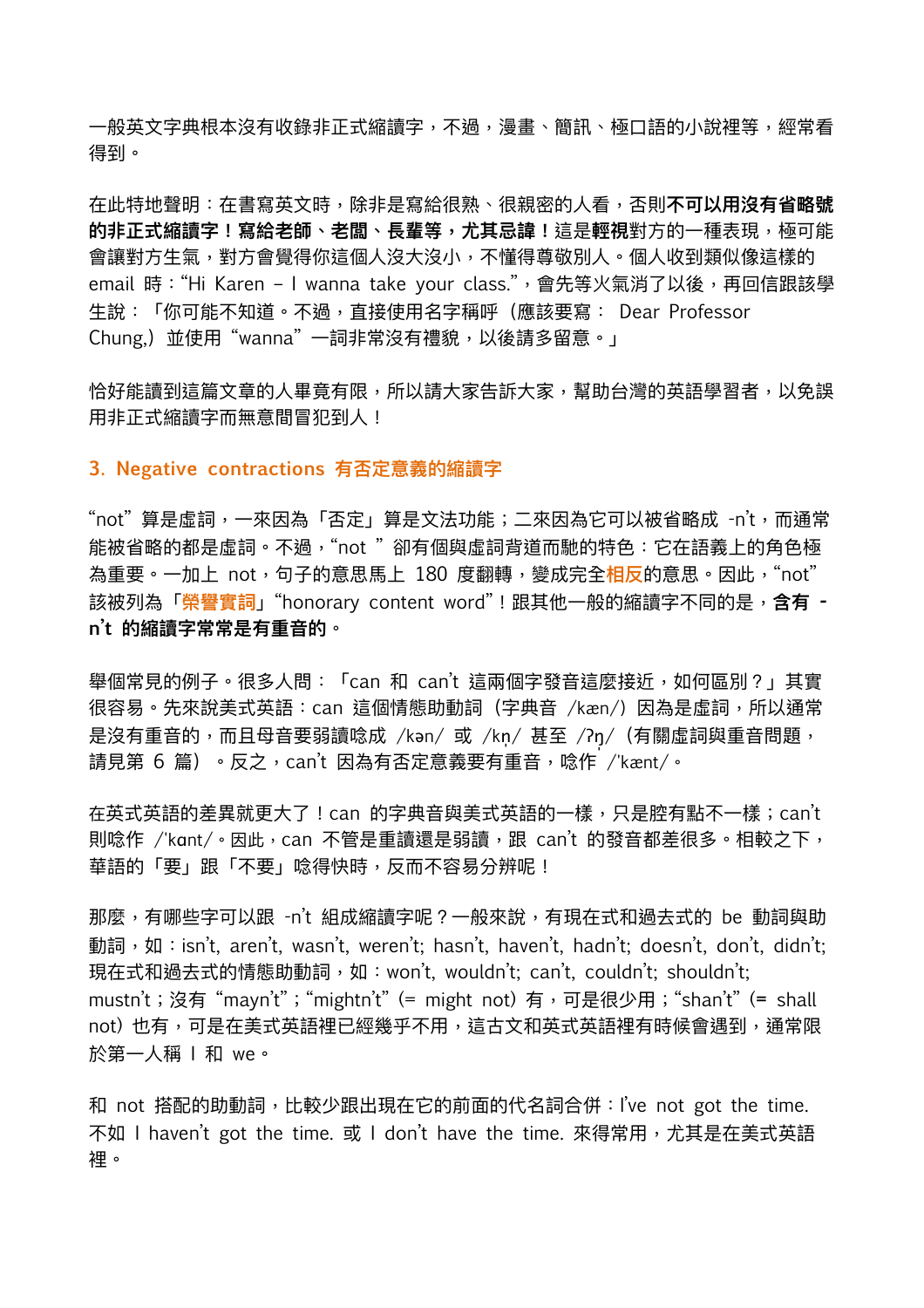-n't 還有一個跟其他縮讀形式不同的地方:含有 -n't 縮讀字的句子如果要還原成 not,語 序常會不一樣。在一般肯定句中,用 don't 跟用 do not 的語序是一樣的,如:They don't/do not understand. Don't/do not do that. 可是像這樣的句⼦:**Don't** you see it? 如果 don't 要還原,語序要調整成:**Do** you **not** see it? 另外,含 -n't 的祈使/命令 句要加 you 的話,沒問題: Don't you do that! (比 Don't do that! 語氣更強);可是 Do not do that! 根本就沒辦法插入 you 這個字,只有 don't 才可以。

有關 n't 在多音節的縮讀字裡如何發音,請見第 15 篇的「鼻爆音」。

## **4. Shall we dance? Let's.**

<span id="page-2-0"></span>其他縮讀字並不是句中任何地方都可以使用。據說有位旅美台灣人注意到縮讀字很常用,於 是開始儘量多用。有一次夥伴問,"Who's up for pizza?"(有誰想吃披薩?),這位台灣 人立刻回答說, "I'm!"頓時讓對方愣了一下[\\*](#page-3-0)。

爲什麽呢?因為不管中⽂還是英⽂,**句末**都是個語氣很強的地⽅,但縮讀字是因為意思較虛 才會被省略,常常是沒有重⾳的。所以句末必須要說,"I am!";"I wonder where **Pam's**." 是不對的,要說 "I wonder where **Pam is**."。

但有個例外。當有人提議要做某事時,可以回答說"Let's!"這個縮讀字來表示贊同,卻不能 說"Let us!"。其他情況下,在標準英語裡(方言另當別論),**含有名詞或代名詞的縮讀字** 不可以在句末或子句末出現。而含有 n't 的縮讀字因為不會含有名詞或代名詞、要有重音, 就沒有這類的限制,所以 don't, can't 等放句末就沒問題。

## **5. Did you** /'dɪdʒju/**? Can't you** /'kæntʃju/**? 常⽤縮讀字的連⾳規則**

英語有些連音音變的現象要留意。詞尾 /-t/ 之後緊跟的是 /j-/ 這個音時,/-t/ + /j-/ 可 以唸做 /tʃj-/, 例如:can't you /'kænt ju/ 也可以唸做 /'kæntʃju/。同理,詞尾/-d/之後 緊跟的是 /j-/ 時,可以唸做 /dʒj-/,例如:"Did you"/'dɪd ju/ 也可以唸做 /'dɪdʒju/。 這個現象叫做「顎化」palatalization。只要 /-t/ 或 /-d/ 字尾的字和 /j-/ 開頭的字之間 沒有停頓,這個規則就適用。當然,這個規則適用於所有的 /j-/ 開頭的字,不限於 you, 例如:last year 可以唸做 /'læs\*tʃjɪr/。

注意!詞尾 /-n/、/-l/ 和所有的母音,與其他 /t/ 和 /d/ 以外的字尾之後接 /j-/ 時,就 沒有此類連音音變, 例如: "can you", "will you" 和 "do you" 就只能唸做 /'kæn ju/, /'wɪl ju/ 和 /'du ju/,千萬**不要**唸為 \*/kæn'dʒju/、\*/wɪl'dʒju/ 和 \*/du'dʒju/,"can you"也不要唸做少了/-n/,只剩鼻化母音的 /'kaěju/!

### **請練習唸:**

|  | 1. can you; 2. can't you; 3. could you; 4. couldn't you; 5. will you; 6. won't you; |  |  |  |  |  |  |  |  |  |  |  |  |  |  |  |  |  |  |  |  |  |  |
|--|-------------------------------------------------------------------------------------|--|--|--|--|--|--|--|--|--|--|--|--|--|--|--|--|--|--|--|--|--|--|
|  |                                                                                     |  |  |  |  |  |  |  |  |  |  |  |  |  |  |  |  |  |  |  |  |  |  |